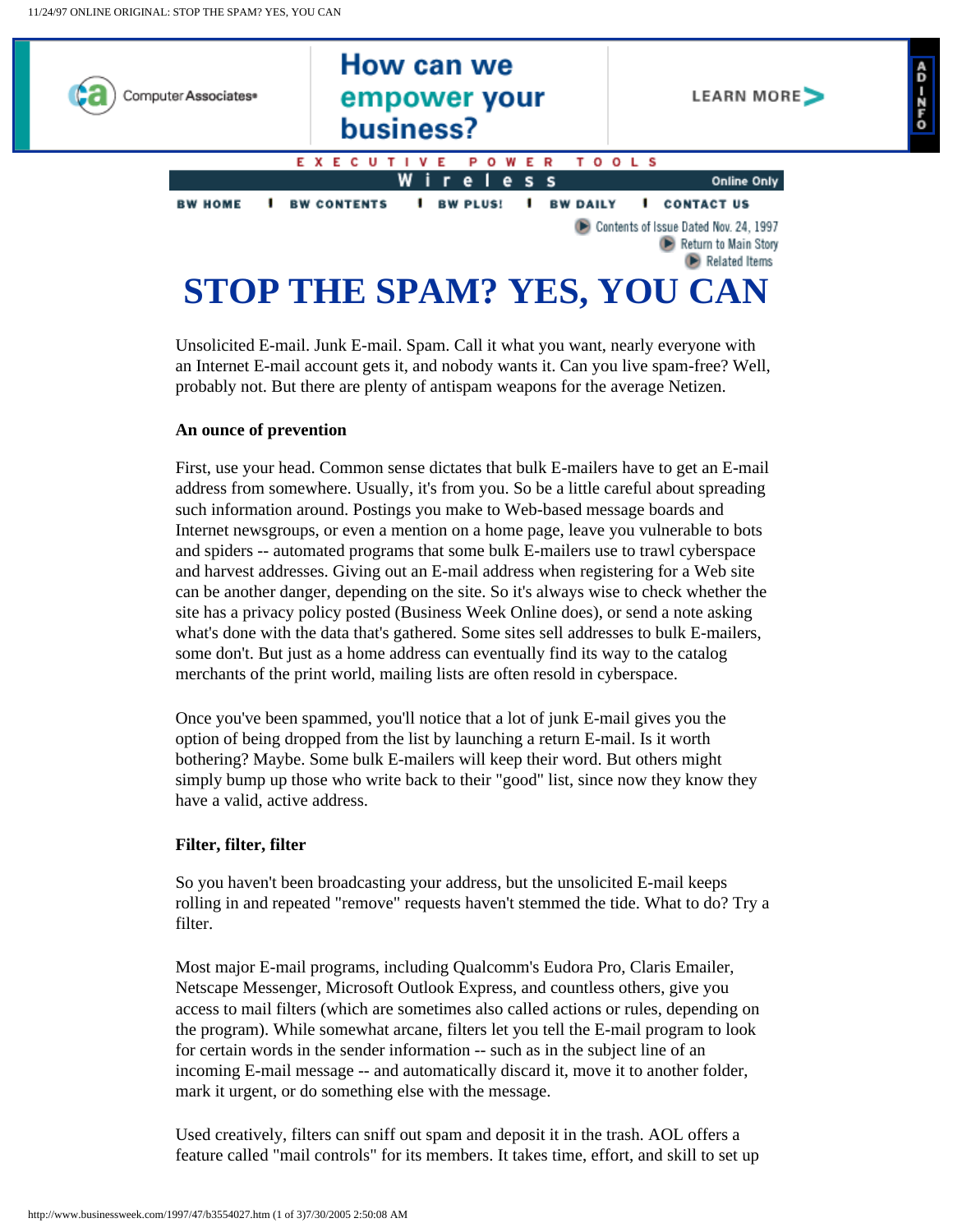junk-mail filters. But chances are that if you're using one of the major E-mail programs, some industrious soul has already made a compatible filter or script and put it on the Web for others to download. So look around.

If you don't come across such an antispam angel and don't want to plumb the depths of your E-mail package, you may find an Internet service provider or software package to do the zapping for you. While it isn't common, some ISPs filter all the mail that comes their way, before it reaches their customers. And lately, a lot of antispam software has come to market. With names like Spamicide, SpamKiller, Spam Blaster, and Deadbolt, these products -- while they may vary in effectiveness and may only work with certain E-mail products -- can take care of the filtering process without human intervention. They use a predefined list of forbidden senders and other information, provided by the software company and updated over the Internet at regular intervals.

There is one downside to filtering: By their very nature, junk E-mail filters can never be perfect, as the filter makers are always playing a game of catch-up with wily spammers, who are constantly shifting their identities and addresses to outfox the spambusters.

### **A personal spam assistant?**

Taking a different approach, Lucent Technologies recently released an antispam addition to the Lucent Personalized Web Assistant (LPWA), a free Net privacy service made available as a technology demonstration by the company. Called "Target-Revokable E-mail Addresses," this addition to LPWA lets you create a new and unique E-mail address whenever you sign up for a Web site or make a newsgroup posting. LPWA then funnels all E-mail sent to these "virtual" addresses back to the customer's real E-mail account with a tag noting which virtual address it passed through. If a virtual E-mail address becomes clogged with spam, you can turn it off without disrupting the rest of your E-mail.

#### **But is all of this worth it?**

The problem, of course, is that every kind of junk E-mail avoidance takes a lot of effort. Although some Netheads seem willing to give their lives over to the cause, most of us just make do hitting the delete key a few extra times each day. Lazy? Maybe, but there's a chance all of this will be worked out somewhere besides cyberspace: There are currently several bills in Congress seeking to regulate, to varying degrees, the junk E-mail industry. Don't hold your breath. But if you're interested, you can find out more about them -- on the Web, of course.

*By Patrick Lambert in New York* 

## **RELATED ITEMS**

## **[ONLINE ORIGINAL TABLE: Antispam Sites on the Web](http://www.businessweek.com/1997/47/b3554028.htm)**

**[Return to top of story](#page-0-0)**